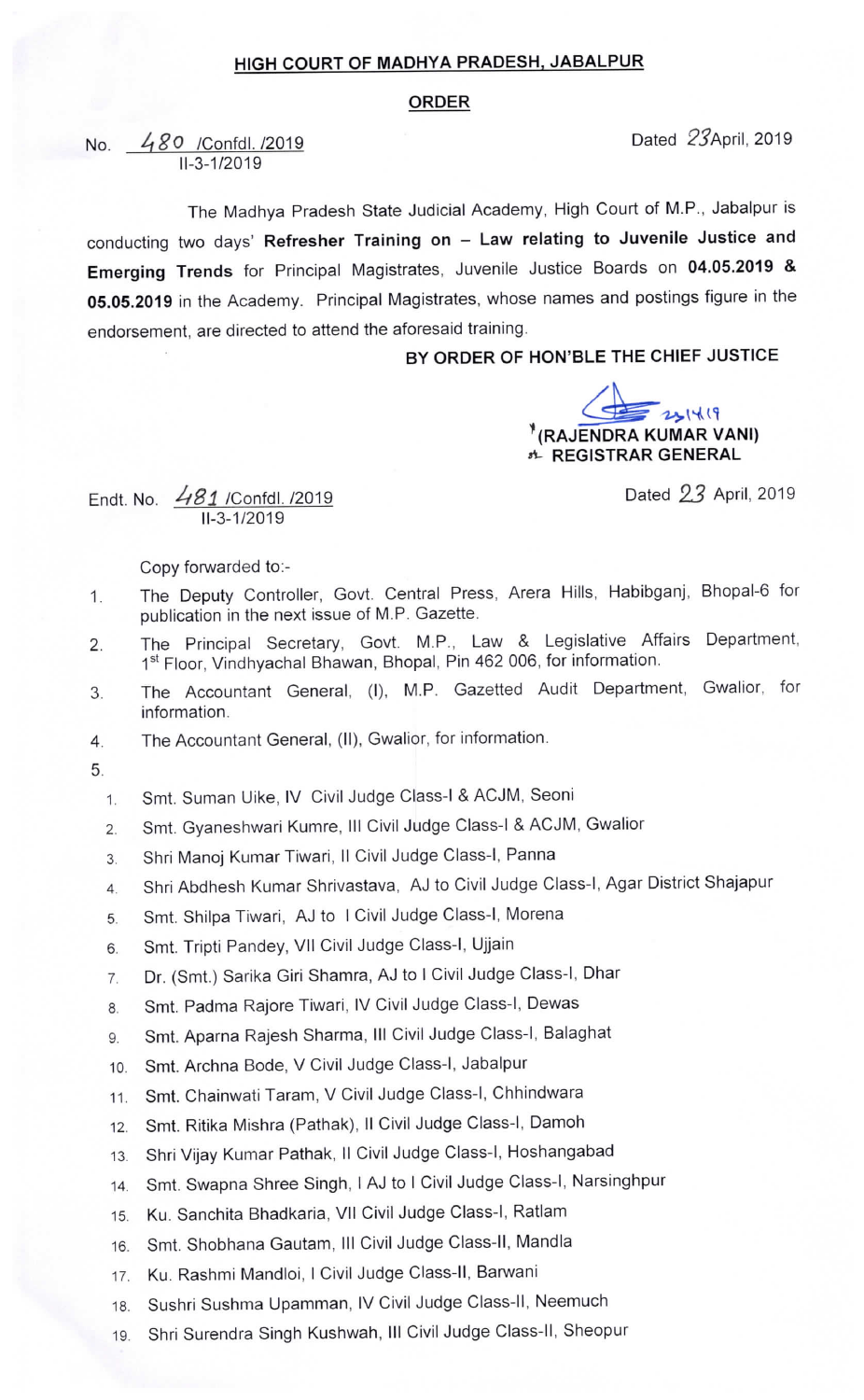20. Sushri Sheetal Baghel, I Civil Judge Class-II, Burhanpur

For information and compliance with a direction to participate in the aforesaid Course as per above mentioned schedule.

The nominated Principal Magistrates are directed to observe the following instructions:

- To send soft copy of atleast one article/presentation/research paper/order authored by them for sharing and discussion in the training on official email of the State Judicial Academy i.e. mpsja@mphc.in atleast three days prior to the schedule of the training.
- To apprise themselves with the contents of the Joining Instructions available on the MPSJA website www.mpsja.gov.in & www.mpsja.mphc.gov.in and observe the same.

For information and compliance with a direction to the participants that they should compulsorily appear at M.P.S.J.A. building at Jabalpur on aforesaid date and time as mentioned in order.

The District & Sessions Judge, Seoni/ Gwalior/ Panna/ Shajapur/ Morena/ Ujjain/ 6. Jabalpur/ Chhindwara/ Damoh/ Hoshangabad/ Narsinghpur/ Ratlam/ Mandla/ Barwani/ Neemuch/ Sheopur/ Burhanpur for information and necessary action with a request to instruct the participant Judicial Officers to remain present at M.P.S.J.A. building at Jabalpur on the date and time given in the order, positively.

Concerned District Judge is requested to ensure that the participant has forwarded atleast one article/presentation/research paper/judgment/order to the State Judicial Academy.

- Registrar (I.T.), High Court of Madhya Pradesh, Jabalpur, for sending copy of order by 7. e-mail to following Judicial Officers:-
	- 1 District Judge (Inspection), High Court Premises, Jabalpur/ District Judge (Inspection), J.E.-1, Judges Enclave, Residency Area, Indore-452001./ District Judge (Inspection), 28/8, Race-course Road, Opposite Maila Ground, Gwalior (M.P.), for information.
	- 2. Principal Registrar, High Court of M.P., Bench Indore, for information
	- 3 Principal Registrar, High Court of M.P., Bench at Gwalior, New High Court Building, City Centre, Gwalior, for information.
	- 4. Member Secretary, M.P. State Legal Services Authority, 574, South Civil Lines, Jabalpur, for information.
	- 5. Principal Registrar (Judicial)/ (Vigilance)/ (I.L.R & Examination), High Court of M.P., Jabalpur, for information.
	- 6. Member Secretary, State Court Management System Committee, High Court of M.P., Jabalpur, for information.
	- 7. Registrar (l&L)/ (District Establishment)/ (Judicial-I & Secretary, Juvenile Justice Committee)/ (Judicial-ll)/ (Administration)/ (Exam & Labour Judiciary)/ District Judge (Inspection)/ Officer on Special Duty/ Registrar/Secretary, High Court Legal Service Committee, High Court of Madhya Pradesh, Jabalpur, for information.
- Director/ Additional Director/ Deputy Director/ Assistant Director/ OSDs, Madhya 8. Pradesh State Judicial Academy, Jabalpur for information.
- Registrar (E.)/ Accounts Officer/ Budget Officer/ Joint Registrar (Protocol)/ Deputy 9. Registrar (Judicial), High Court of Madhya Pradesh, Jabalpur, for information.